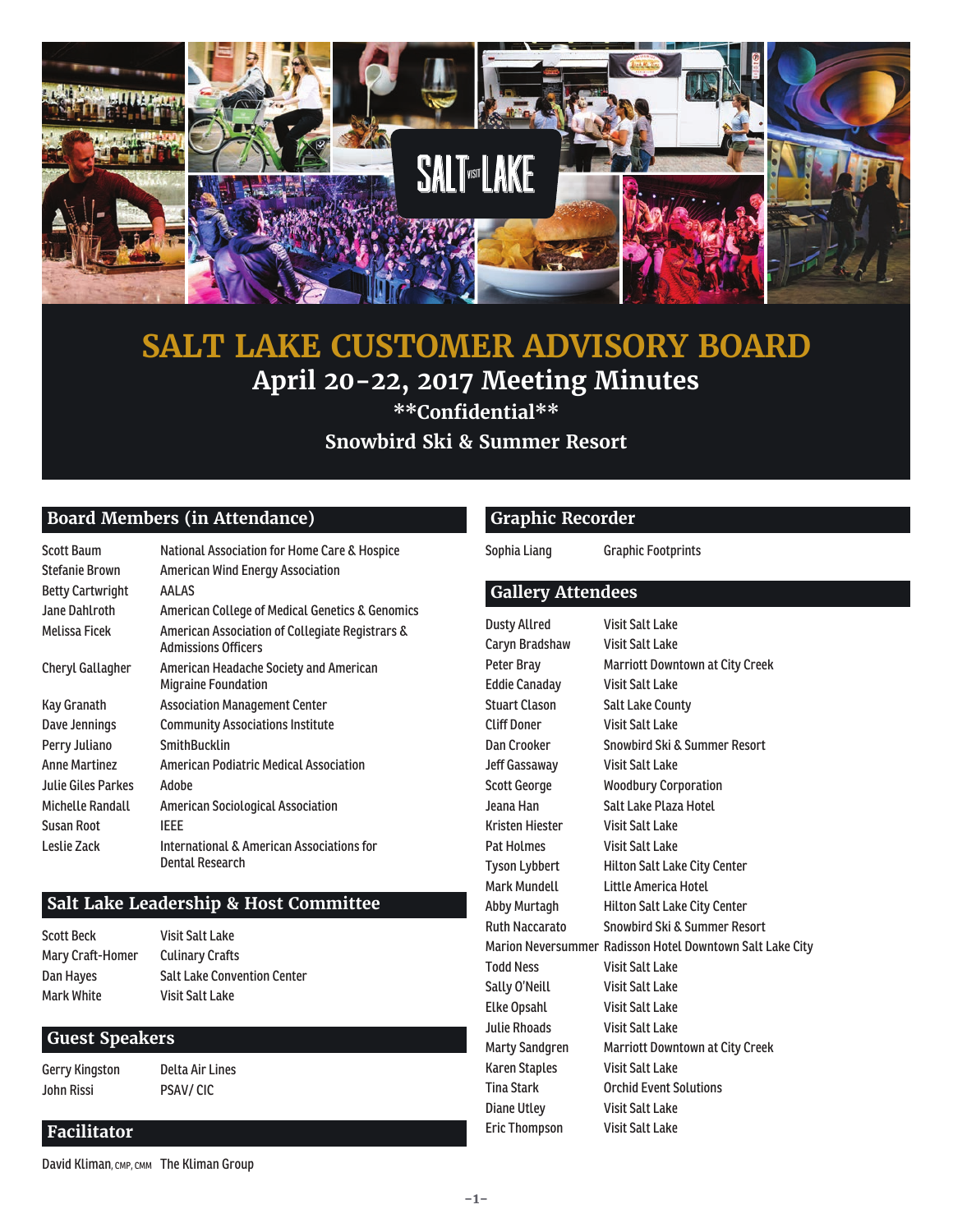

### **Welcome**

Board members, Salt Lake hosts and Gallery attendees made introductions.

### **Opening Comments**

Scott and David welcomed the Board and thanked them for their time and commitment to Salt Lake. The Board was asked to speak honestly and openly on behalf of the meetings and convention industry as well as their respective organizations. Salt Lake will listen and learn from the Board and appropriate action will be taken on its recommendations. Dan Crooker and the Snowbird team were thanked for hosting the meeting and their remarkable hospitality. Updates to the Action Items from the last meeting are posted to the CAB microsite *https://www.visitsaltlake.com/cab/*

### **Salt Lake Updates – Scott Beck**

Scott outlined key issues impacting Salt Lake; the following summarizes his comments:

- The DMO is a regional organization responsible for selling and marketing 17 municipalities, each with unique perspectives and needs *www.visitsaltlake.com*
- Transformation opportunities generated by the CAB through their recommendations and feedback
- Visit Salt Lake's Mission
	- To improve the area economy by attracting and providing support to conventions, leisure travelers, and visitors to Salt Lake County
- ASAE 2016 *https://www.asaecenter.org/*
	- 80% of attendees had never been to Salt Lake or hadn't been here for 15+ years
	- Perfect alignment of weather, attendance, partnership
	- Create a huge sense of community pride
	- Key partners SMG and Utah Foods received highest F&B scores ever for ASAE
- Creative Evolution taking place
	- *There's Nothing to Do in Salt Lake* campaign working to shift perceptions
	- o Salt Lake is Utah's urban product 17th largest metro area in USA
	- Redesigning the DMO's website
	- Lasting legacy is changing perceptions washing away stereotypes
- The Visitor Economy in Salt Lake County
	- 2015 and 2016 were back- to-back record years; all 2002 Olympic year records were broken
	- Hotel, restaurant and rental car revenue all broke records in 2015 and 2016
	- Tourism/hospitality industry has fully recovered from the Great Recession
	- Salt Palace Convention Center had record attendance with nearly 350,000 convention and meeting attendees in 2015
	- Record attendance at most citywide events
	- 1Q17 14.3% RevPAR increase year-over-year
	- 4th most diverse economy in USA; thriving business economy in Utah
	- Lowest unemployment rate in the Nation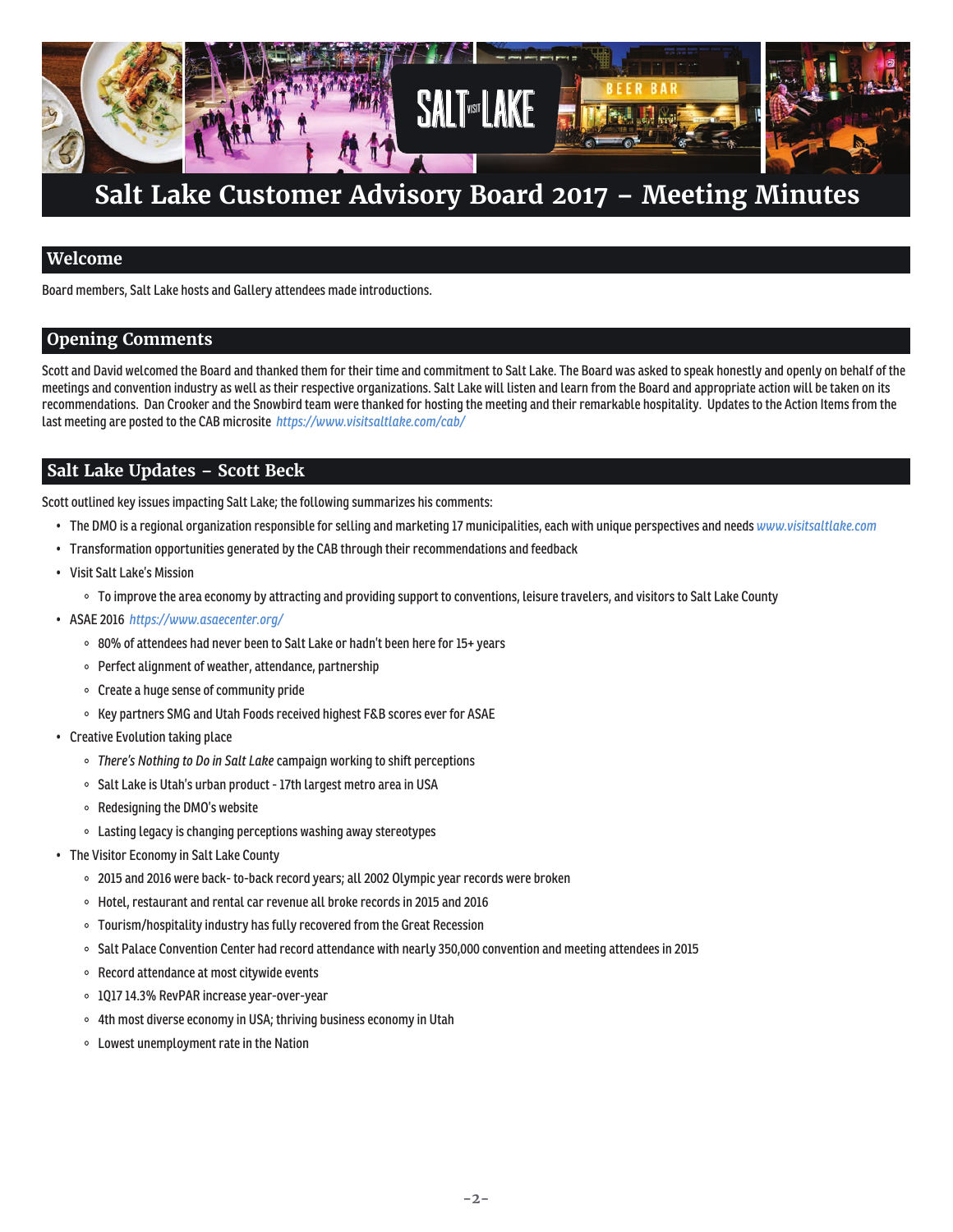

- Future Group Bookings
	- 2015 & 2016 were record years
	- Future is bright, but there are some concerns
	- Highest group booking goal ever 739,000 rooms
	- o Seeing more but smaller meetings
	- o Salt Lake offers 679,000 square feet and same size exhibit space as Denver, but vastly different population and total hotel inventory; this makes Salt Lake less competitive for groups of more than 10,000 attendees
- **Salt Palace Convention Center** 
	- County has long term perspective of managing the building with SMG
	- Continue improvement including new carpet and many other updates
	- Sustainability efforts include:
		- Mechanical equipment redesigned
		- Largest solar installation of any U.S. Convention Center which generates 30% of energy consumed
		- Commitment to waste diversion
	- \$1.2 million upgrade in Wi-Fi and cellular infrastructure in 2016
- Potential new Convention Center headquarter Hotel
	- Positive outlook for development of the new hotel
	- Private / public partnership
	- Post-performance incentive for developer (rebate on portion of hotel sales tax)
	- Convention room block management structure
	- o New RFP in 2016, local developer has met all criteria
	- Public process underway
	- Expect announcement Summer 2017
	- Location of new hotel will be within 1,000 feet of the Convention Center
	- New hotel should have 850 rooms and will probably operate as 2 hotels under one roof
- Rice Eccles Performance Arts Center *https://artsaltlake.org/venue/eccles-theater/*
	- Growth in local arts & culture assets
	- Transformed the downtown area
	- The theater has 2,500 seats

### **Meeting Industry Trends and Problem Solving**

Advisory Board members discussed key issues impacting the meeting industry and their events; the following summarizes their comments:

- Concern expressed that the potential headquarters hotel should NOT be in the "upper upscale" category (similar to Ritz Carlton/JW Marriott at *LALive*); association planners need more limited service hotels
- The new hotel will drive higher rates for citywides
- Scott Beck committed that a Luxury flag for the Convention Center hotel will NOT be built in Salt Lake

### Strong Sellers' Market

- Many planners finding hotel increasingly hard to work with for citywides (or hotels won't reply to RFPs at all) as they make more money with transient business
- Some planners are using contract language to address diversity inclusion and anti-discrimination laws (no penalty cancellation), but most hotels don't have antidiscrimination language in their contracts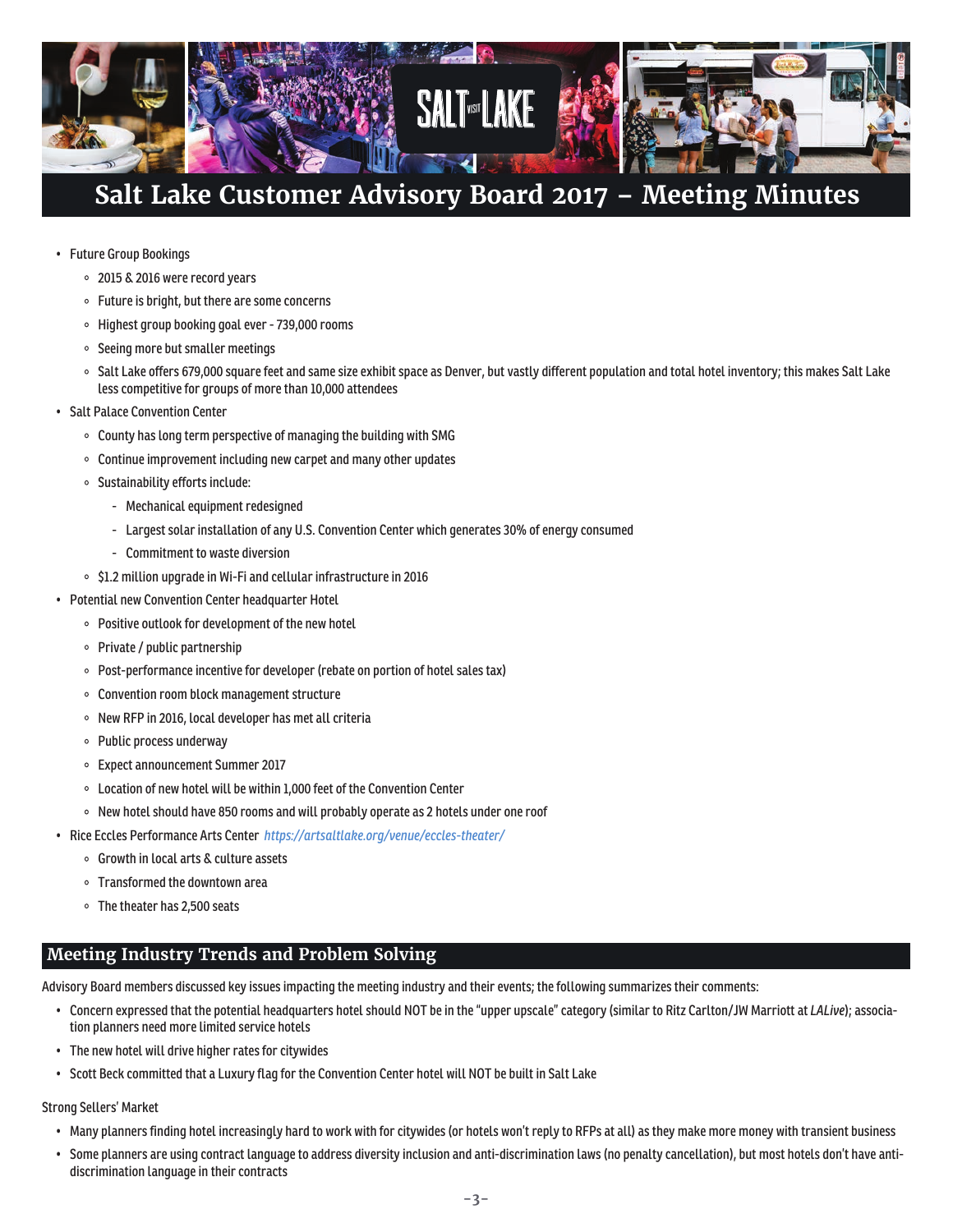

Client organizational transitions - Association Management Companies

- Educating clients regarding seller marketplace realities
- Staff seeing more member involvement resulting in demand for innovation
- Seeing volunteers seeking ways to be more active in their association
	- Solutions include offer members way to co-creating solutions, "embrace them"; be sure to have well defined roles and responsibilities
	- Channel volunteers' energy into customized positive activities
- Some leadership focused on "ancient history"; "we've always done things this way".
- Best Quote of the Meeting: "A lot has changed, but you haven't". Some leaders are too focused on the past and not interested in evolving

### Embracing past leadership

- Share information with them
- Provide them with early notice and input on big issues impacting the organization

### Social Media

- Some organizations hire experts to help Board members engage and use social media to promote the event
- Teaching leaders to use social media is key

Engaging Multi-Generational Workforce and Attendees

- Planners are challenged to create ways for key stakeholders from all generations to build meeting content and deliver on multigenerational needs
- One organization created an "Innovation Fund" to incentivize young staffer (non-budget owners). They design and propose projects which can simultaneously enhance their careers and the organizational goals – i.e. public policy programs

### **Technology - Artifi cial Intelligence - Augmented Reality**

- The film *Tree* (debuted at Sundance) was cited as an exciting use of Virtual Reality (VR) *http://www.sundance.org/projects/tree-79496ca6-8d2d-4913-b497-354e323318f3*
- More use of Drones seen at meetings and shows
- Wayblazer *http://wayblazer.com/* cited as effective use of Artificial Intelligence (AI) in the travel space
- HR Block cited for using AI for tax preparation services
- Potential for VR site inspections
	- Great potential as an introductory tool, but caution expressed that images could be "sanitized"; this could be addressed by using live transmissions
		- VR needs to be more than "staged pretty pictures"
	- Could be used to share destination storytelling with association leaders at board meetings

### **Trends**

- Vintage and Mid Century Modern "are big"
- View-Masters *https://en.wikipedia.org/wiki/View-Master* and *https://www.view-master.com*
- Vinyl LP Records are hot *http://www.randysrecords.com/*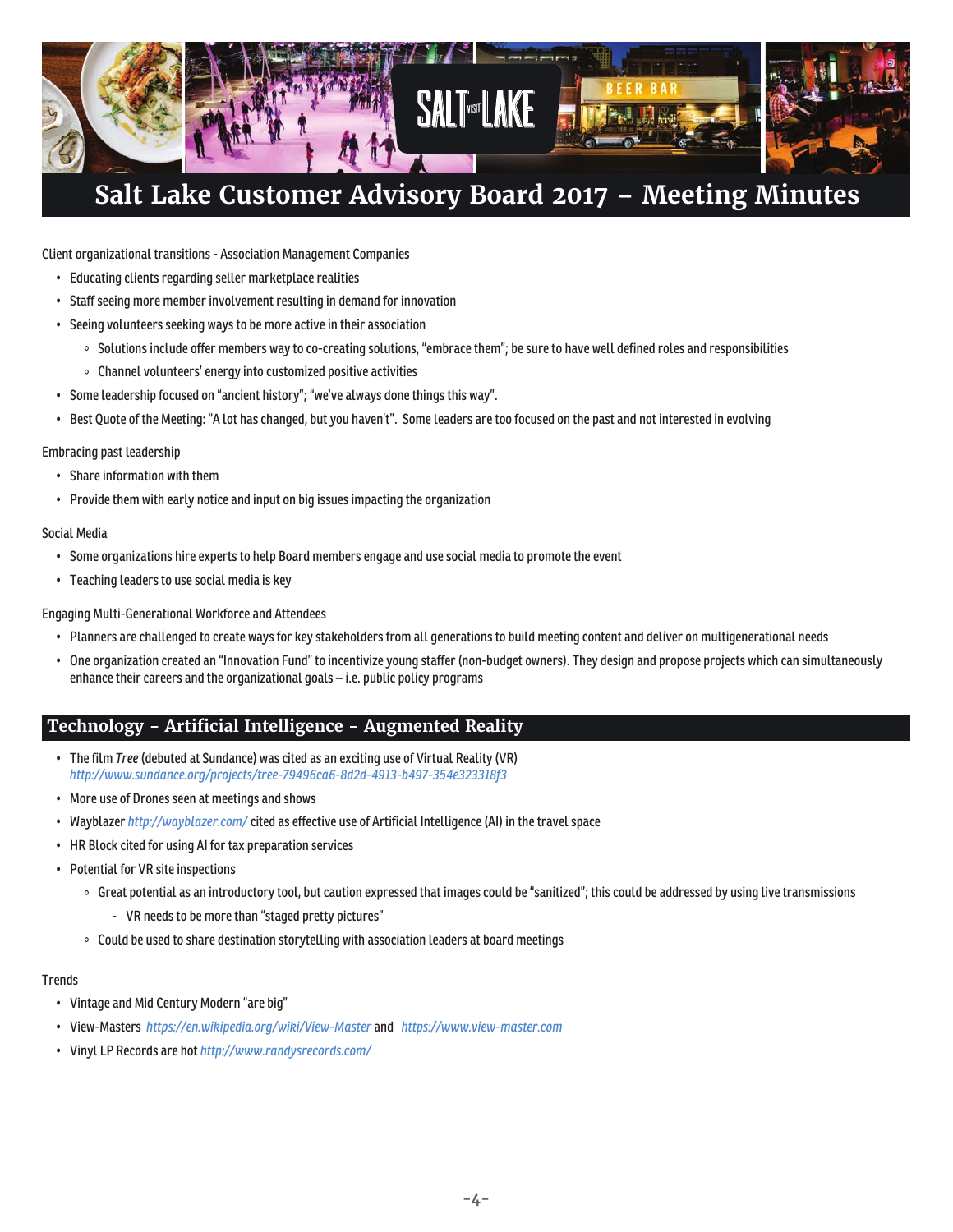

Hotels Turning Down Group Business

- Stakeholders/leadership needs more education to understand why hotels turn business away
- Sales contact tells planners that "Revenue Management" or "owners" demand that business be declined
	- o It would be much more prudent if hotels said that the piece of business doesn't fit their business model
	- Hotel should advise clients how they can make a meeting more attractive
	- RFP should be a "conversation starter" not a "conversation ender"

### **Dan Hayes – Salt Palace**

- APEX GMIC Sustainability efforts
- Submitted for Level 1 certification *http://www.gmicglobal.org/page/APEX*
- Awaiting news from APEX regarding formal approval

### **Ultimate Guide to Internet Success**

John Rissi – Senior Vice President – PSAV Co-Chair of the CIC APEX Internet Work Group *http://www.conventionindustry.org/APEX/bandwidthconnectivity.aspx*

John discussed ways to ensure successful use of internet connectivity. His slides have been posted to the CAB microsite and comments and contact information are noted below:

- John can be reached via email: *jrissi@psav.com* or phone: 602.502.6731
- Planners need to understand:
	- Dedicated vs. shared bandwidth; if shared, be sure to know how much of the pipeline is shared
	- Wireless Access Point technology
	- My-Fi use and potential interference caused by users
	- Detailed bandwidth use reports
	- Bandwidth capability to and from your venue
	- Density mapping, access points and coverage
	- Focus on bandwidth consumption and demand for rational pricing
- Use *www.speedtest.net* to evaluate down and upload speeds
- Bandwidth Use Estimator *http://www.conventionindustry.org/APEX/bwidthestimator.aspx*
- Generally, internet consumption is increasing by 10% annually
- Meeting industry must lobby providers for rational pricing and communication
- RFP Strategy Guide *http://www.conventionindustry.org/docs/default-source/apex-bandwidth-and-connectivity/internet-rfp-strategy-guide.pdf*
- Bringing own internet access into a venue is an option, but it requires access to the venue's circuit
- Internet pirate activity using My-Fi devices and guest badges to access show floor can be mitigated by using technology identifying rogue My-Fi devices
- Members in attendance may receive 1 hour of CMP continuing education under Domain G Meeting and Event Design. CAB members can use the meeting agenda as proof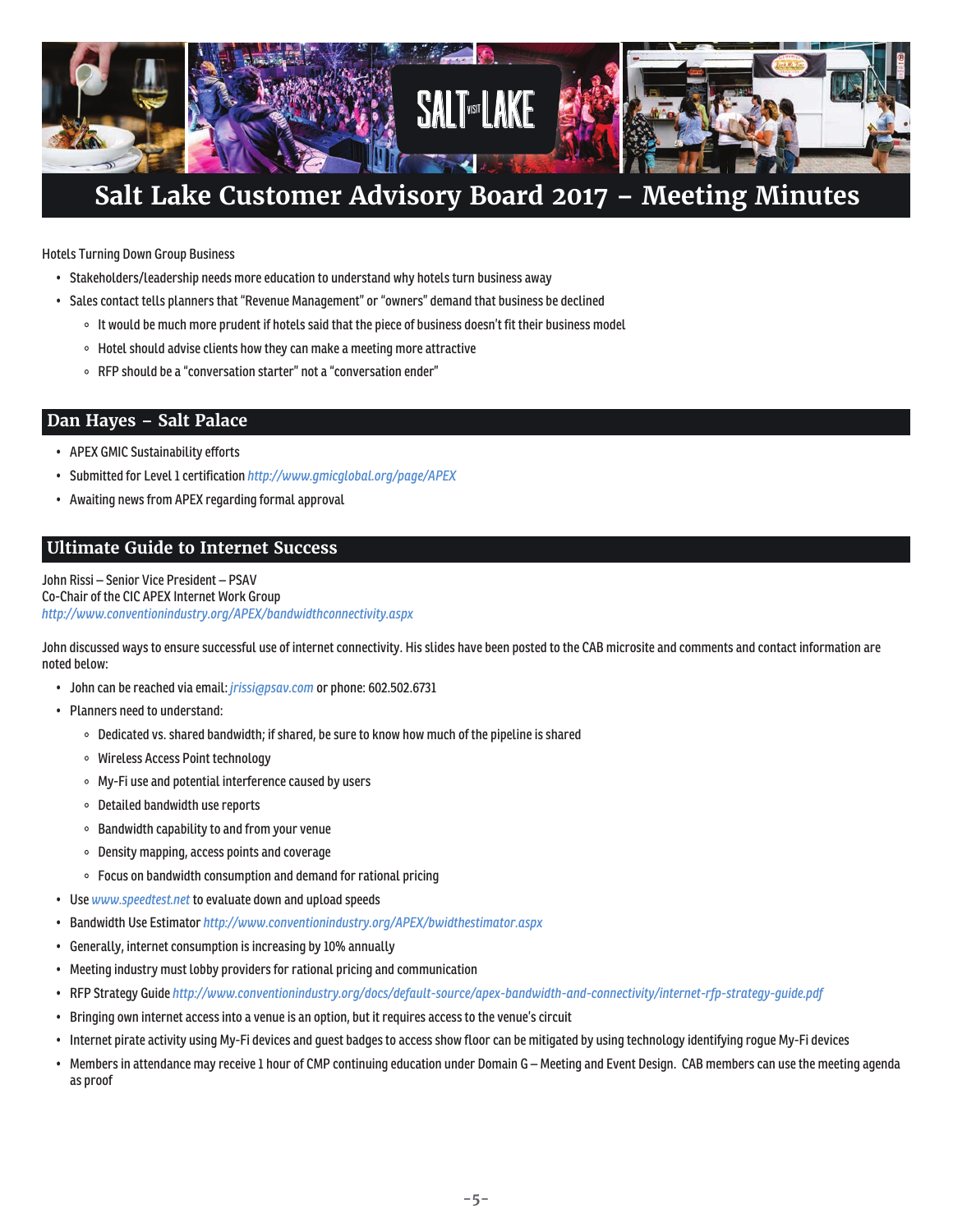

### **Additional APEX CIC Updates**

- Developing new White Papers and programs to define:
	- Value proposition of DMOs and Convention Centers
	- Electronic RFPs
	- Cyber Security
- Globalizing the terms found in APEX Glossary
- Developing Secure Venues Standards in partnership with Excellence Squared *http://excellencesquared.com/*

### **Brainstorming the Future of DMO Services**

Destination NEXT *https://www.destinationmarketing.org/destinationnext*

• Scott Beck's presentation is published on the CAB microsite

### **Suggested way to create new services experiences - Services 2.0**

- Morph service team to become customized co-creation masters
	- Develop customized partnerships to make events successful with local companies, educators, industry etc.
	- Destination experts 2.0
	- Because not all planners have internal event teams, DMO needs to offer programs which work directly with planners
	- Educate locals to develop peer-to-peer outreach to help drive attendance
	- o Identify community services projects
	- Ensure careful attention is paid to complete list of RFP concessions and offer as many concessions as possible

### Don't throw away existing services

• Innovative services have the real value, but it's difficult to measure the impact of existing services such as banners and window clings etc.

### Potential Platform for Services 2.0

- Work alongside organizations, market promotion without DMO logo and images (attendees will register because of organizational content, not meeting location)
- Pixel and retarget using trace cookies, DMO will manage on organization's behalf
- Targeted outreach to group's database using electronic bonded mail house
- Build Social Media group of speakers, thought leaders and staff talking about the event
- Post event marketing programs (with opt-in notification)

### Effective Event Marketing and Webcasting Platforms

- Feathr.co *https://feathr.co*
- As programs grow, some groups find it difficult to find venue space resulting in increased use of livestreaming/webcasting tools such as InExpo to engage remote attendees *https://www.inxpo.com/*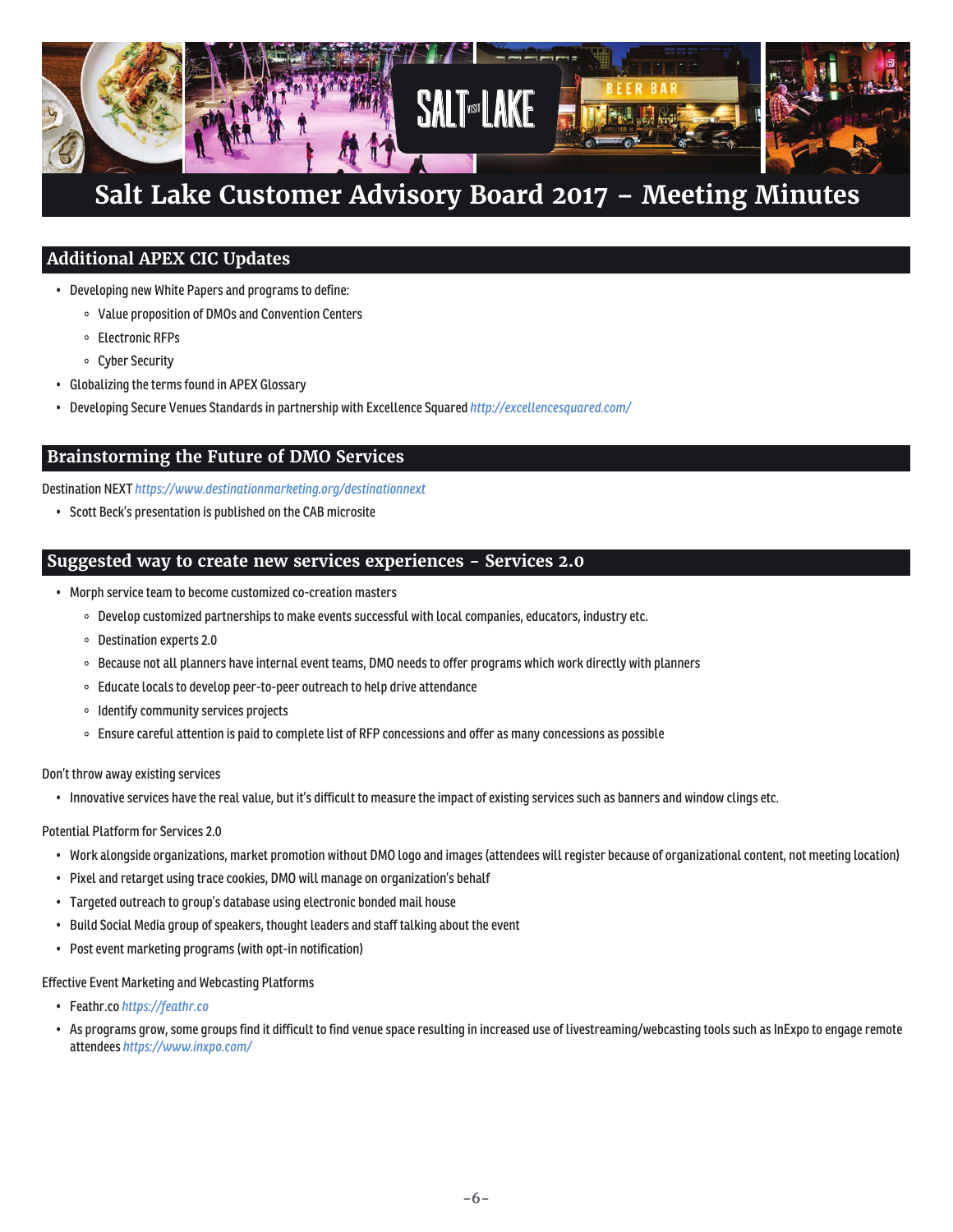

Temporary Labor 2.0

- Develop program to provide clients with high caliber, well trained, proactive registration staff who engage with attendees in meaningful, professional ways to market Salt Lake
- Create ambassador bloggers program, offer ways for clients to use their services during events ("hottie snowboarder guy" etc.)
- John Oliver's report on "Zebras in Bolivia" transformation example cited *https://www.youtube.com/watch?v=9cQpdb8tclM*
- Certified Tourism Ambassador program *https://www.ctanetwork.com/*

Value proposition in On Site and Post Event Satisfaction Surveys

- Difficult to get planners' attention and participation in surveys, they tend to be overwhelmed and focused on next event
- Onsite focus groups and intercept surveys are useful and welcome
- All experiential data gathering tools are welcome
- Use data to make better business decisions
- Generally, evaluations are too long and don't want to include destination related questions in existing surveys
	- o Some organizations will allow DMO to insert survey questions, layered into existing organizational surveys
	- Use clients' technology and platforms to survey attendees, load survey into meeting/show apps with push notifications
	- o Include user incentive such as 2 for 1 room night award

### **Outgoing Members**

The following members have completed their terms and were thanked for their service: Dee Clemmons, Dave Jennings, Amy Ledoux, Andrea McDowell, Julie Giles Parkes, Michelle Randall, Susan Root and Andrea Streat

### **Travel Ban – Political Realities – Boycotts**

- DMOs remain neutral regarding all political issues
- CAB was made aware that Outdoor Retailer has chosen to leave Salt Lake after Summer 2018 due to political officials' stance on public lands *http://www.sltrib.com/home/4952414-155/outdoor-retailer-convention-leaving-utah*
- The CAB was asked how effective are destination boycotts
	- Hurts front line employees
	- Can't effect change if a group is no longer using the destination
	- o Some organizations have stringent criteria for site selection based on local and state laws, other organizations rely on local members to vet laws and policies
- Travel Ban has resulted in more Middle Eastern based stakeholders participating at meetings using webcasting tools
- Recent 6,000+ scientific meeting lost 60 attendees from Travel Ban countries, that meeting live streamed major sessions; the cost of which was unbudgeted and not insignificant
- Some Scientific organization not using U.S. destinations for the duration of Trump administration due to travel ban impact
- Some foreign stakeholders skipping US based meetings due to new political environment and regulations
- ASAE anti-discrimination statement *https://www.asaecenter.org/about-us/news\_releases/2016/august/asae-board-approves-budget-and-new-diversity-inclusion-initiatives*
- Planners are seeking contract language to address travel ban to release organizations form contractual obligation
- Many corporations have broad based inclusion and equality embedded in their organizational cultures
- Housing companies seeing reduced room blocks, stronger review clauses due to political environment
- Travel policies are having deep negative impacts on people; this is a new reality
- Funding cuts at the NIH *https://www.nih.gov/* and elimination of some Federal departments will have negative impact on meetings attendance (and on the scientific discoveries)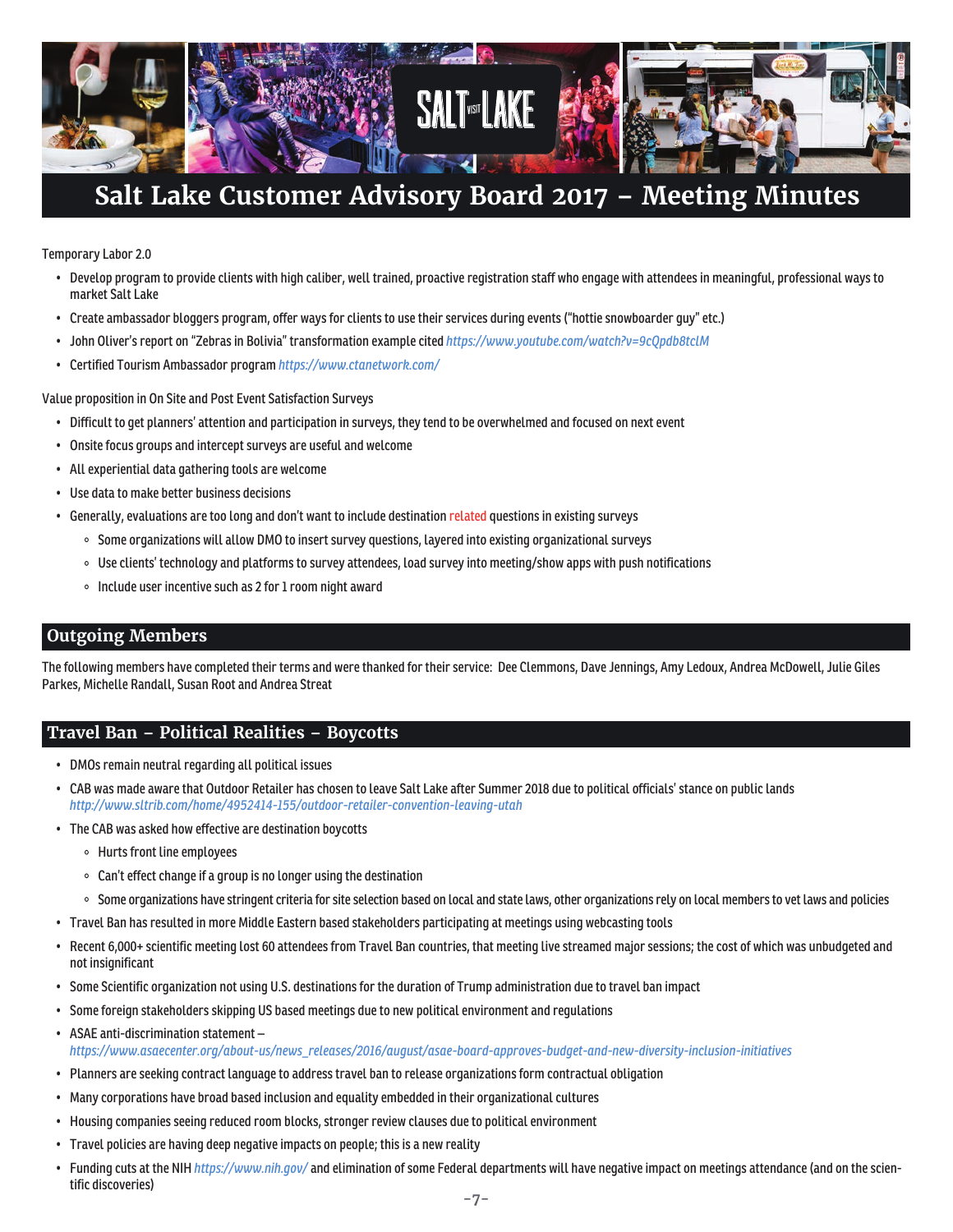

### **Risk Management**

The CAB members were asked to discuss how risk management issues impact site decision making and site inspections; the following summarizes their feedback:

- On site tours are very helpful and should include a visit to the venue security command post
- For citywide/annual meeting, start discussion regarding risk management issues at the year out planning meeting
- Include more time during site inspections to see security assets
- The DMO should ask planners how much time they would like allotted to security issues; include as a normal part of the business discussion
- Align the group's crisis plan with the venue's risk management plans
- Don't wait till pre-con to share information
- Communication regarding security issues should be made more proactive
- Include details regarding recent security issues in and around venue

### Related Issues

- CIC APEX new Security Standards project is a work in progress, CAB will be asked to review the new standards
- SMG has done Homeland Security Threat assessment at The Salt Palace
- Salt Palace sends text to planners to alert them of any security related issues
- Pulse Point app *http://www.pulsepoint.org/download/*
- In House Physician *http://www.inhousephysicians.com/*
- Alternate to cellular service (if it is down) are radios and satellite phones

### Streetscape/Homelessness Issues

- Downtown Alliance in Salt Lake *http://www.downtownslc.org/*
	- Differentiating homelessness from pan handling
	- New shelters are being built
	- Ambassador program staffed by licensed social workers
	- New service providers
	- Positive changes will take place over time

### **Gerry Kingston – Delta Air Lines** *http://www.delta.com*

Gerry was thanked for sponsoring attendees' airline tickets. She discussed airline issues and Delta innovations. Her presentation has been posted to the CAB microsite.

- Fly Delta App *http://www.delta.com/content/www/en\_US/mobile.html*
- Upgraded Wi-Fi Service using Gogo 2Ku *https://www.gogoair.com/commercial/2ku*
- SLC Airport
	- Delta operates 256 daily flights to 90 destinations
- Delta Meeting Network *http://www.delta.com/meetings*
	- Offers the lowest fares
	- No booking fees
	- Back end incentive to organization
	- SkyTeam Global Meetings *https://www.skyteam.com/en/business-solutions/global-meetings/*